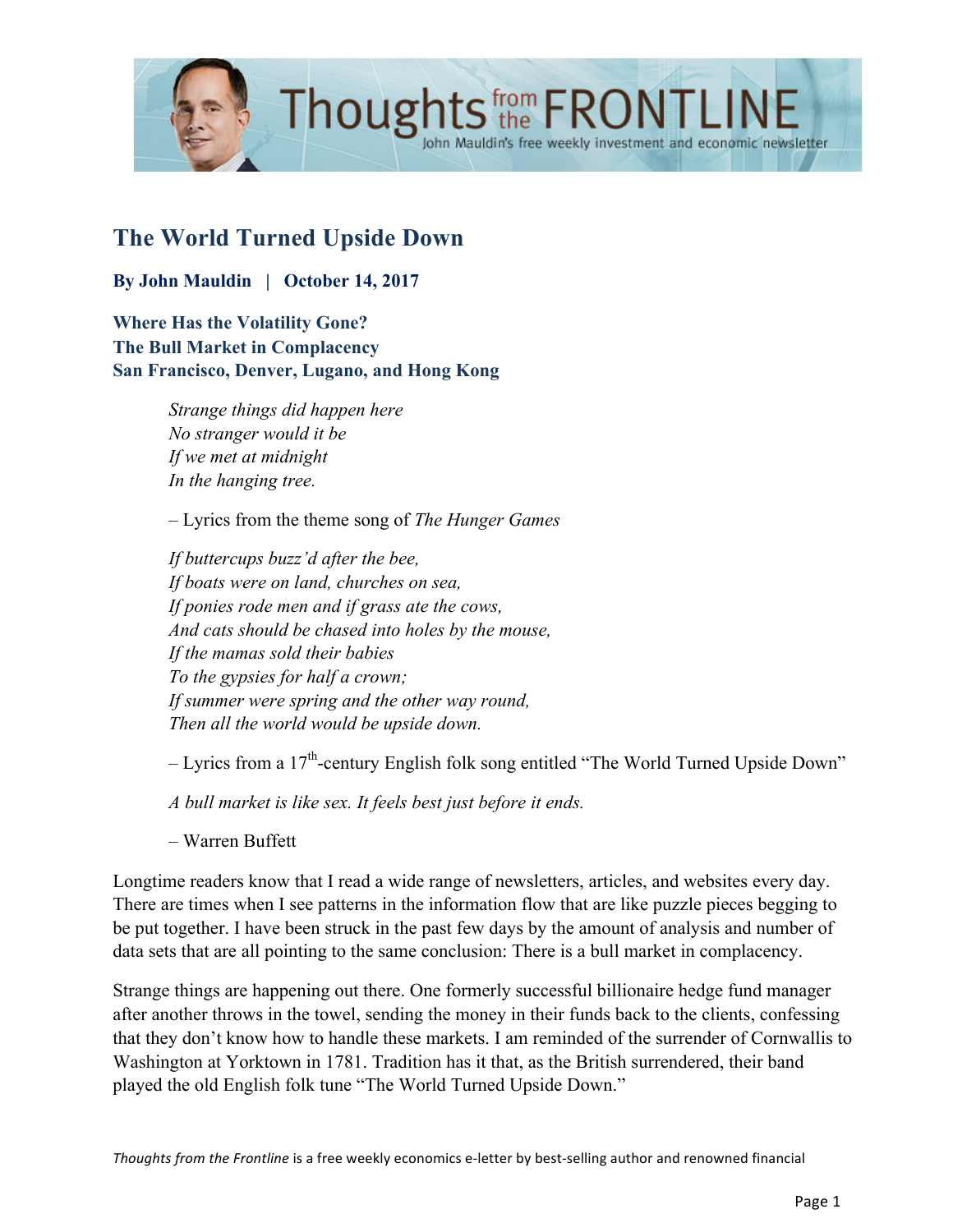

The inability of so many active funds to find that "edge" that formerly allowed them to produce alpha is quite remarkable. I have written about this phenomenon before, so I won't go into detail here; but it is the massive move from active to passive funds that is the core of the problem. Passive investing simply allocates among a number of index funds that indiscriminately buy or sell the stocks that are in their indexes.

That means if you buy an index fund for the Russell 2000 (small-cap stocks), not only are you getting the stocks of well-run companies, you are also buying the 30% of the small-caps that have less than zero earnings. And since we're seeing literally hundreds of billions of dollars moving to passive investing and away from active managers every year, that is a lot of indiscriminate buying. Barron's estimates that passive investments could make up half of all US equity retail flows in 2018 and 2019, and this calendar year will see the largest ever dollar shift in assets under management from active to passive. Part of the reason is a general move to lower fees, and part is simply that active management has failed to outperform.

Here's the problem: It is extremely difficult for an active manager to buy the best companies and/or short the worst companies and show much outperformance relative to the passive index funds. No matter how much research you do, no matter how well you know those companies, your research is not giving you an edge over the massive movement to passive investing.

And if you have no edge, you have no alpha. It is just that simple. Personally, I don't think this is the end of active investing, but the game is going to have to change.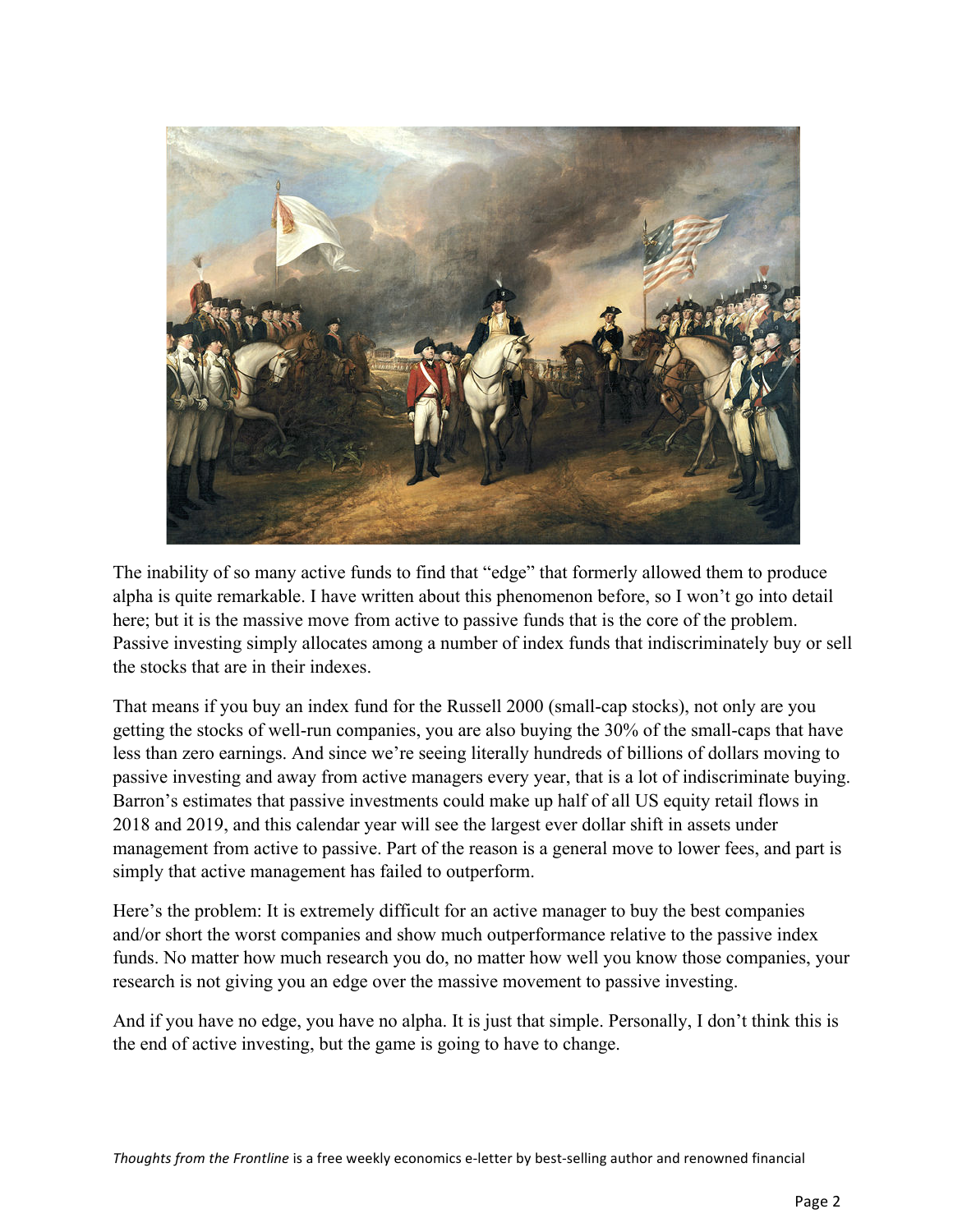# **Where Has the Volatility Gone?**

I was talking with Ed Easterling of Crestmont Research about the markets, and he asked me if I knew that there have been 39 times since 1990 when the VIX has closed below 10, and that 30 of those times have happened this year. And since the VIX has closed below 10 for the last two days since Ed and I talked, it is now 32 of 41 closes below 10. And 15 of those have been in the last 30 days!

Ed sent me an updated chart last night of the VIX Index through the close of the markets on Friday. Notice that the all-time low of 9.19 was put in on October 5, 2017.



All the previous sub-10 closes occurred in only two periods: Four of them were in the winter of 1993–1994 (around Christmas, which is traditionally a light trading period), and the others were in the winter of 2006–2007, another period of great complacency.

You can't really draw any conclusions about the next move of the markets, because the VIX could spike to 50 or stay in this low range for a very long time. Essentially, we have trained investors to "buy the dips," and that mentality removes a lot of volatility. Here is a chart of the VIX since the beginning of the year (from Yahoo Finance):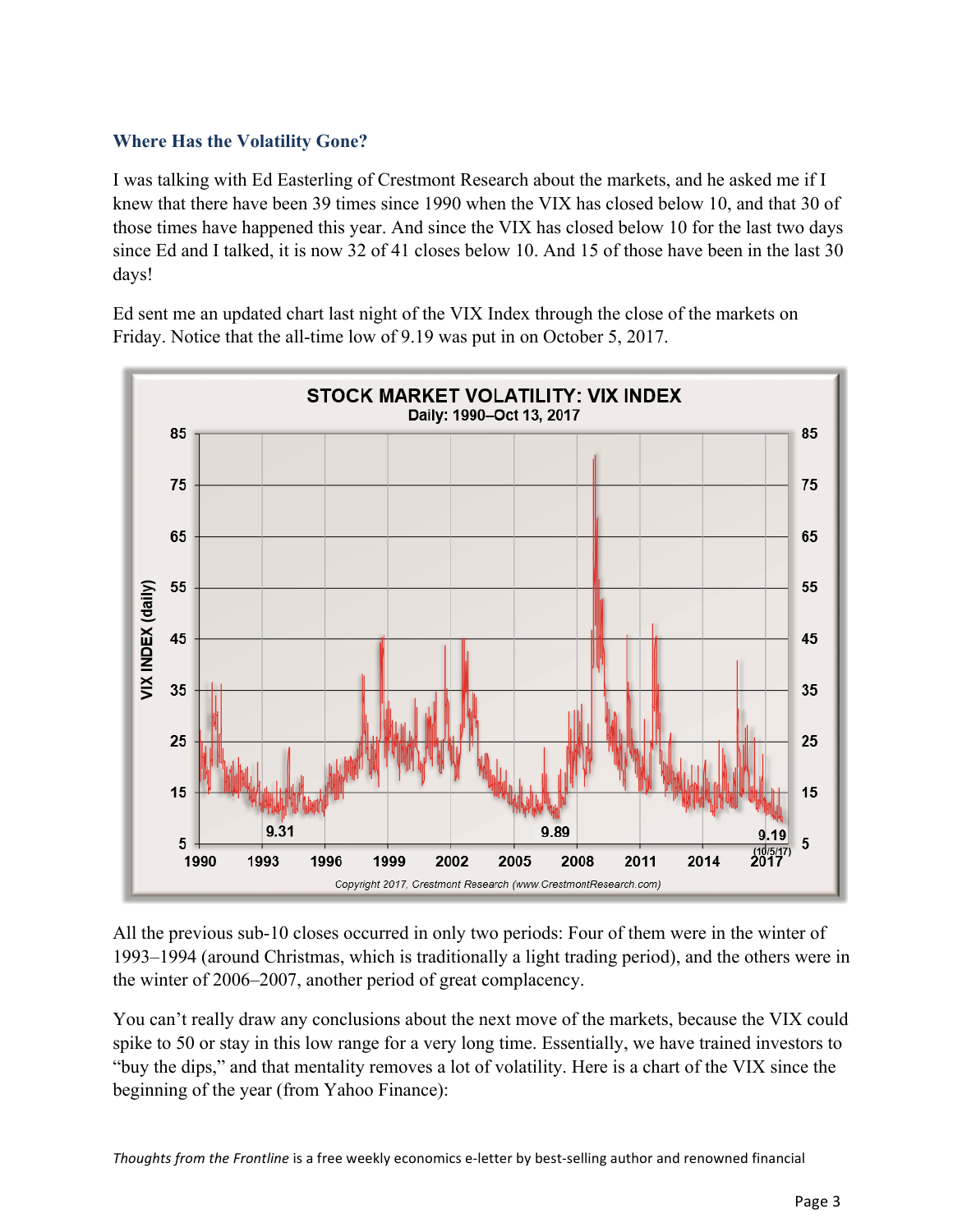# $9.61 - 0.30 (-3.03\%)$

At close: October 13 4:14PM EDT



I got a blitz email tutorial this week from my friend Doug Kass, of Seabreeze Capital, a writer for the Street.com and Real Money Pro. He generally puts out two to three short pieces a day with his observations on the markets, and he discusses what stocks he is trading.

I was particularly struck with his observation about the massive – and it truly is massive – short position in the VIX and VIX futures. Look at this chart: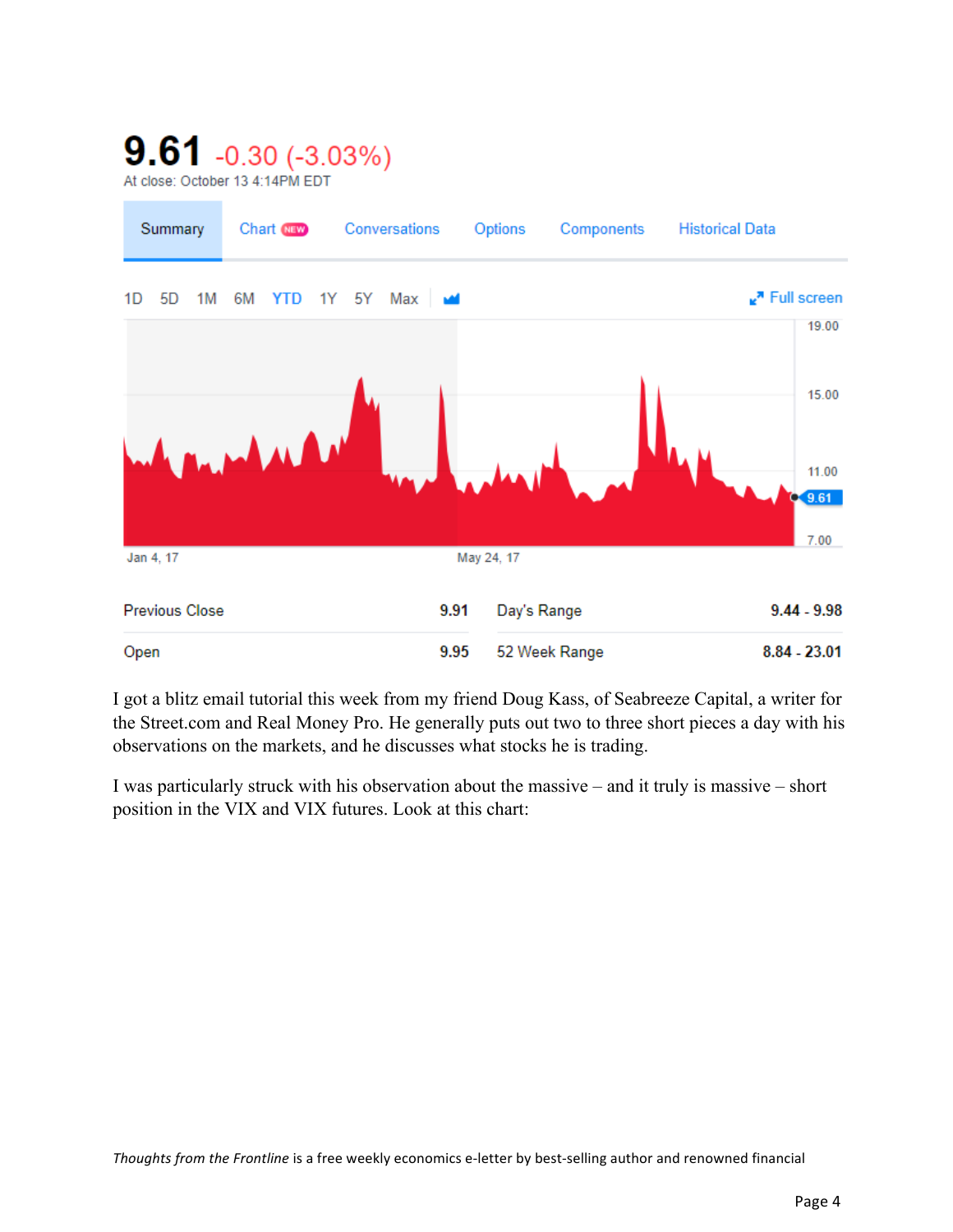

Now, as my friend and fellow Mauldin Economics writer Jared Dillian notes, prior to 2006 it was not possible for retail investors to trade the VIX. Then an ETF was created, and options and futures became available. Prior to that time it was just professionals who could create the effect of the VIX with futures and options trade positioning on the S&P. You almost had to be a pit trader to be able to do it.

Understand, the VIX is a totally artificial construct. It is a derivative of a derivative. In the beginning, around 1993, the VIX basically measured the implied volatility of eight S&P 100 atthe-money put and call options. Let's go t[o Investopedia](http://www.investopedia.com/terms/v/vix.asp) for a quick tutorial:

# What is the VIX - CBOE Volatility Index?

VIX is the ticker symbol for the Chicago Board Options Exchange (CBOE) Volatility Index, which shows the market's expectation of 30-day volatility. It is constructed using the implied volatilities of a wide range of S&P 500 index options. This volatility is meant to be forward looking, is calculated from both calls and puts, and is a widely used measure of market risk, often referred to as the "investor fear gauge."

# Breaking down the VIX - CBOE Volatility Index

The CBOE designed the VIX to create various volatility products. Following the CBOE's lead, two other variations of volatility indexes have since been created: the VXN, which tracks the NASDAQ 100; and the VXD, which tracks the Dow Jones Industrial Average (DJIA).

The VIX, however, was the first successful attempt at creating and implementing a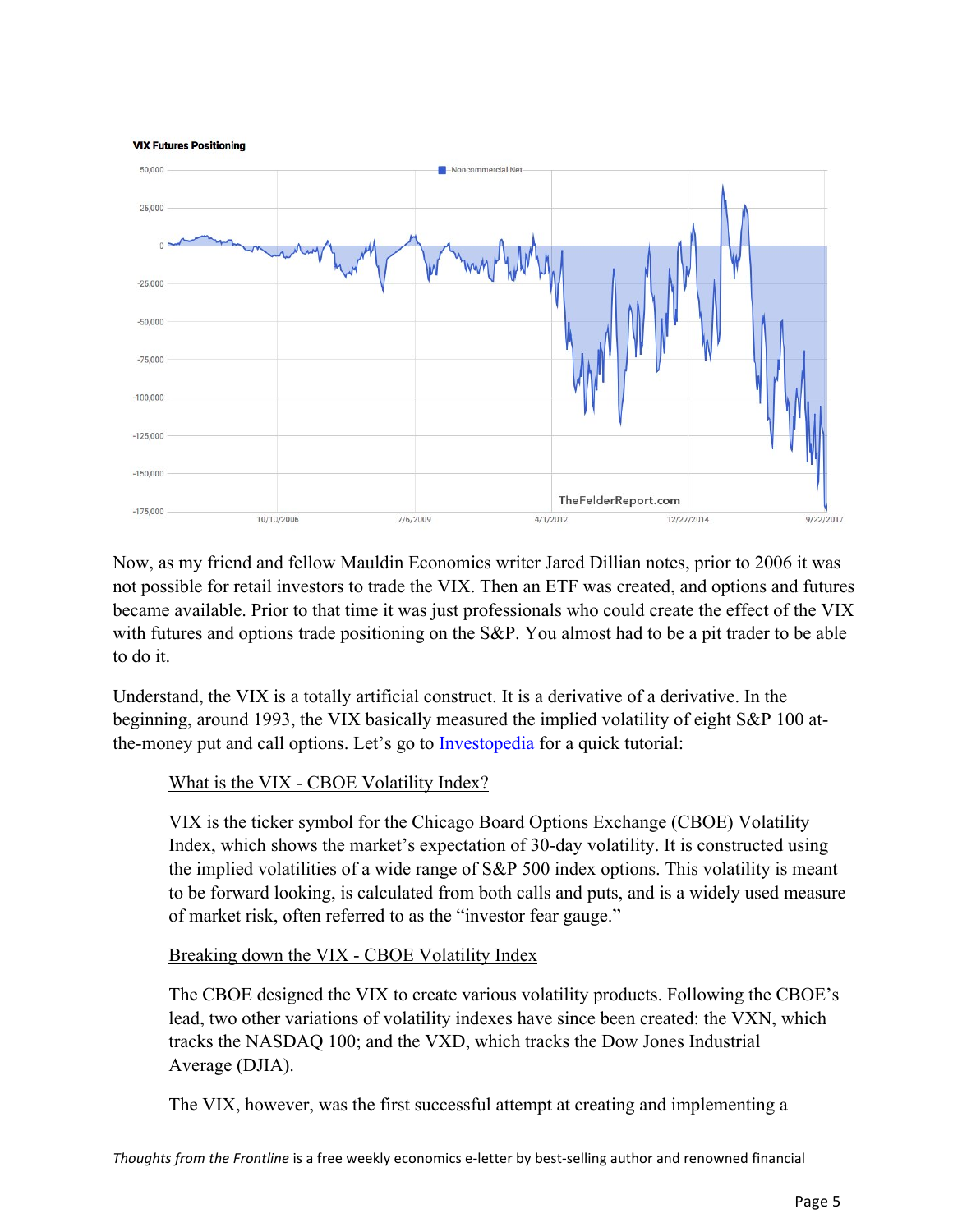volatility index. Introduced in 1993, it was originally a weighted measure of the implied volatility of eight S&P 100 at-the-money put and call options. Ten years later, in 2004, it expanded to use options based on a broader index, the S&P 500, which allows for a more accurate view of investors' expectations on future market volatility. VIX values greater than 30 are generally associated with a large amount of volatility as a result of investor fear or uncertainty, while values below 20 generally correspond to less stressful, even complacent, times in the markets.

#### How the VIX's value is established

The VIX is a computed index, much like the S&P 500 itself, although it is not derived based on stock prices. Instead, it uses the price of options on the S&P 500, and then estimates how volatile those options will be between the current date and the option's expiration date. The CBOE combines the price of multiple options and derives an aggregate value of volatility, which the index tracks.

While there is not a way to directly trade the VIX, the CBOE does offer VIX options, which have a value based on VIX futures and not the VIX itself. Additionally, there are 24 other volatility exchange-traded products (ETPs) for the VIX, bringing the total number to 25.

#### An example of the VIX

Movements of the VIX are largely dependent on market reactions. For example, on June 13, 2016, the VIX surged by more than 23%, closing at a high of 20.97, which represented its highest level in over three months. The spike in the VIX came about due to a global selloff of U.S. equities. This means global investors saw uncertainty in the market and decided to take gains or realize losses, which caused a higher aggregate equity supply and lower demand, increasing market volatility.

So there you have it. The VIX is simply a way to measure the future expectations of investors regarding the volatility of market prices. And lately, investors have been rewarded for shorting the VIX. It is almost like the experiments you see where rats learn that if they punch a button that they get a grape. Investors have learned that if they short the VIX they make a profit.

Except that now there are so many people on that side of the boat that when the boat starts to turn over, the rush to get the other side is going to rock that boat hard, possibly to the point of swamping it. Doug warns that a 2% or 3% move down in the markets could cause short covering in the VIX that could quickly spiral out of control. Not unlike the "portfolio protection" trade that brought about the 1987 crash.

#### **A Bull Market in Complacency**

Peter Boockvar sent me a screen capture from his Bloomberg. The University of Michigan's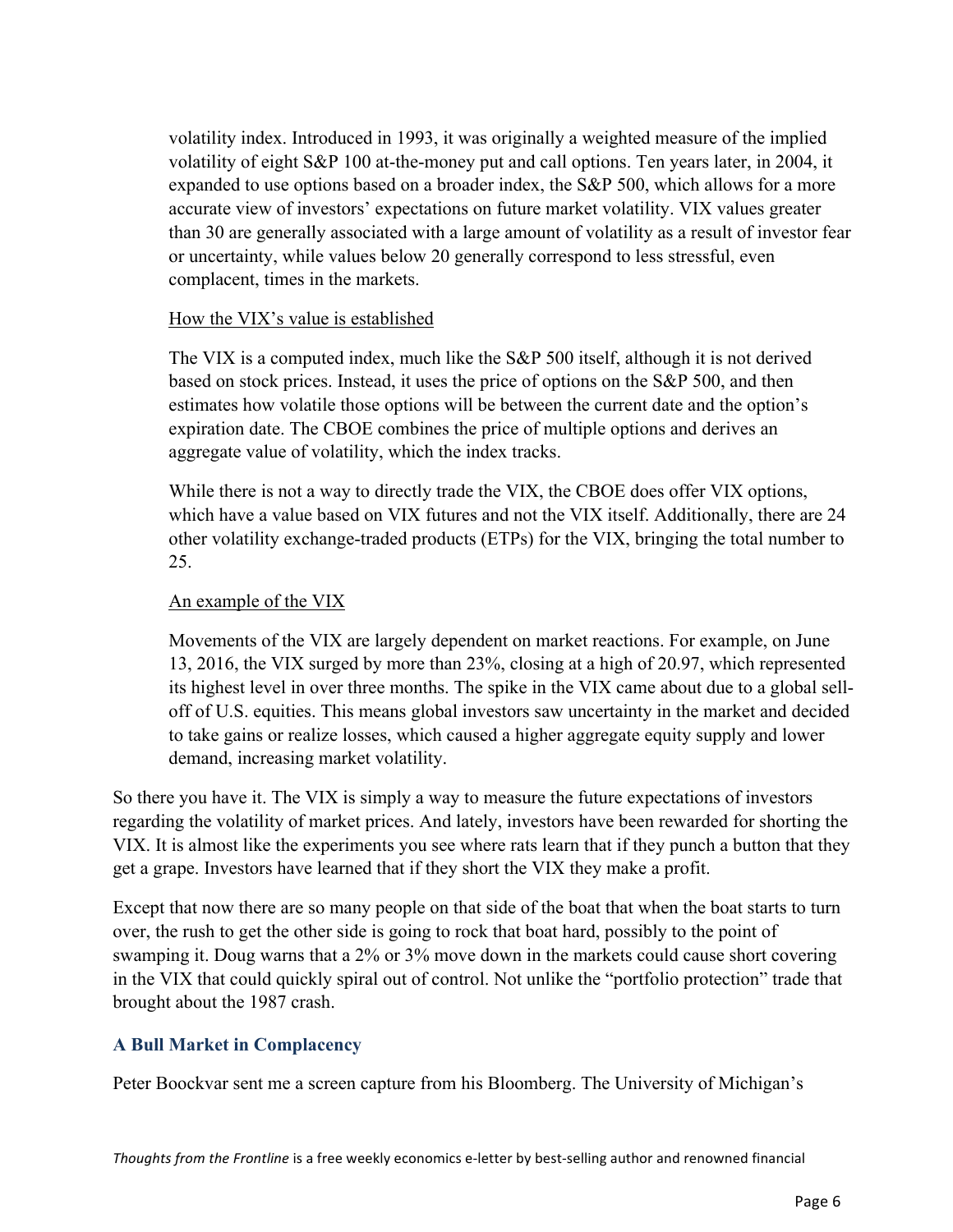Surveys of Consumers have been tracking consumers and their expectations about the direction of the stock market over the next year. We are now at an all-time high in the expectation that the stock market will go up.



It is simply mind-boggling to couple that chart with the chart of the VIX shorts. Writes Peter:

Bullish stock market sentiment has gotten extreme again, according to Investors Intelligence. Bulls rose 2.9 pts to 60.4 after being below 50 one month ago. Bears sunk to just 15.1 from 17 last week. That's the least amount since May 2015. The spread between the two is the most since March, and II said, "The bull count reenters the 'danger zone' at 60% and higher. That calls for defensive measures." What we've seen this year the last few times bulls got to 60+ was a period of stall and consolidation. When the bull/bear spread last peaked in March, stocks chopped around for 2 months. Stocks then resumed its rally when bulls got back around 50. Expect another repeat.

Only a few weeks ago the [CNN Fear & Greed Index](http://money.cnn.com/data/fear-and-greed/) topped out at 98. It has since retreated from such extreme greed levels to merely high measures of greed. Understand, the CNN index is not a sentiment index; it uses seven market indicators that show how investors are actually investing. I actually find it quite useful to look at every now and then.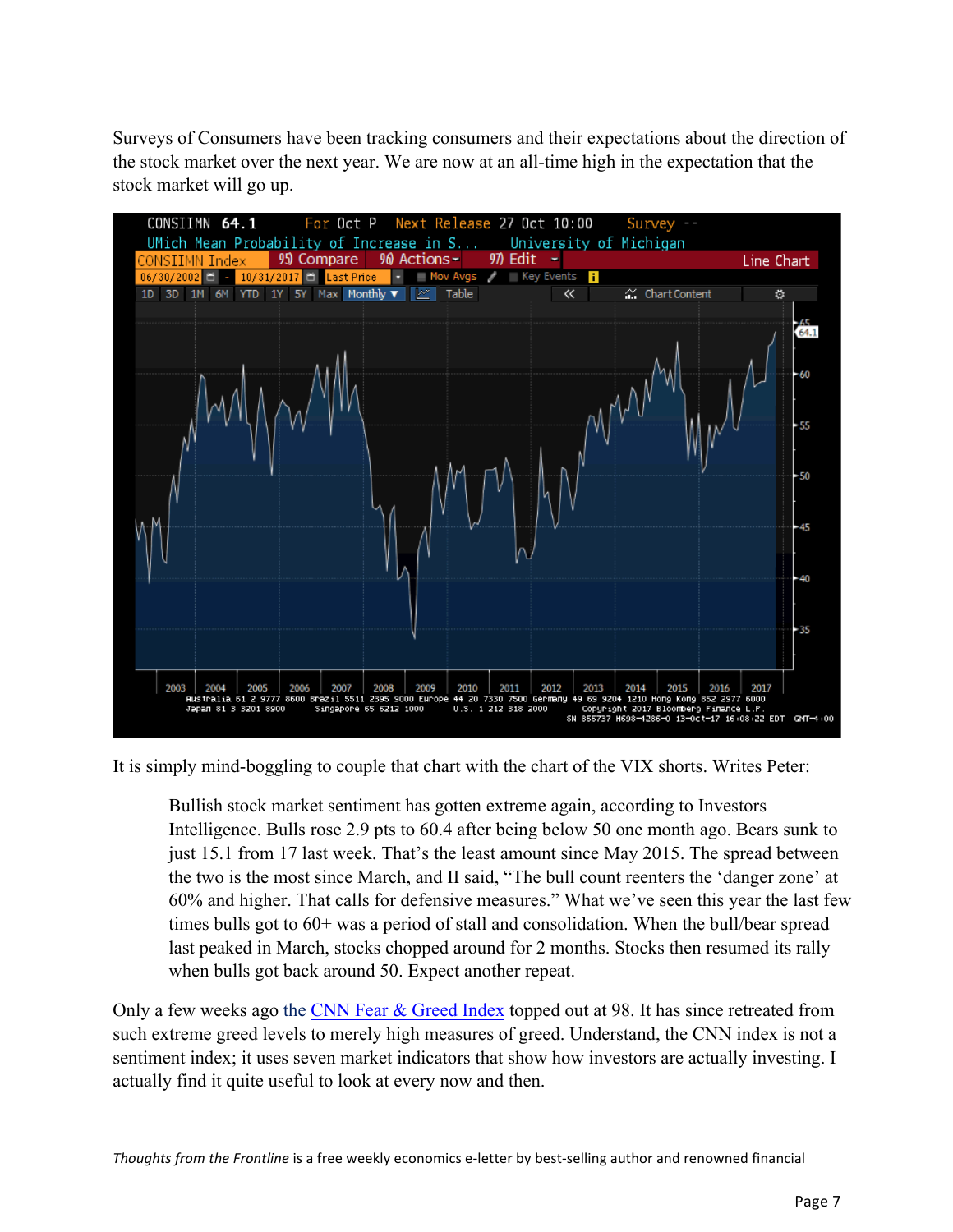The chart below, which Doug Kass found on Zero Hedge, pretty much says it all. Economic policy uncertainty is at an all-time high, yet uncertainty about the future of the markets is at an all-time low.



At the end of his email blitz, which had loaded me up on data, Dougie sent me this summary:

At the root of my concern is that the Bull Market in Complacency has been stimulated by:

\* the excess liquidity provided by the world's central bankers,

\* serving up a virtuous cycle of fund inflows into ever more popular ETFs (passive investors) that buy not when stocks are cheap but when inflows are readily flowing,

\* the dominance of risk parity and volatility trending, who worship at the altar of price momentum brought on by those ETFs (and are also agnostic to "value," balance sheets," income statements),

\* the reduced role of active investors like hedge funds – the slack is picked up by ETFs and Quant strategies,

\* creating an almost systemic "buy on the dip" mentality and conditioning.

when coupled with precarious positioning by speculators and market participants:

\* who have profited from shorting volatility and have gotten so one-sided (by shorting VIX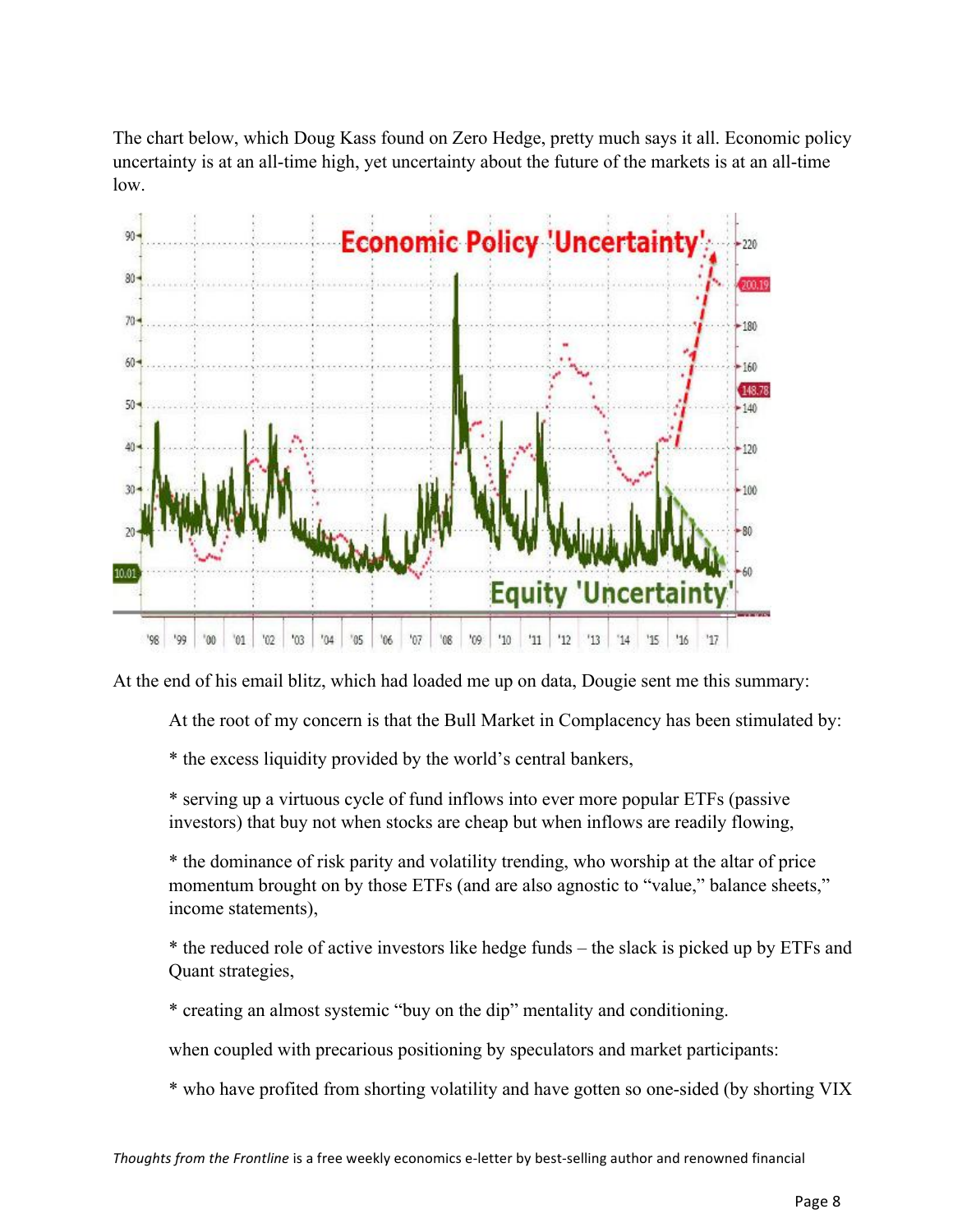and VXX futures) that any quick market sell off will likely be exacerbated, much like portfolio insurance's role in a previous large drawdown,

\* which in turn will force leveraged risk parity portfolios to de-risk (and reducing the chance of fast turn back up in the markets),

\* and could lead to an end of the virtuous cycle – if ETFs start to sell, who is left to buy?

The chart above, which shows the growing uncertainty over the future direction of monetary policy, is both terrifying and enlightening. The Federal Reserve, and indeed the ECB and the Bank of Japan, went to great lengths to assure us that the massive amounts of QE that they pushed into the market would help turn the markets and the economy around.

Now they are telling us that as they take that money back off the table, they will have no effect on the markets. And all the data that I just presented above tells us that investors are simply shrugging their shoulders at what is roughly called "quantitative tightening," or QT. I can understand the felt need by central bankers to "reload the gun" by raising rates so they will have a few bullets left to fire during the next downturn. Though frankly, I think that if they simply left the market to itself, very short-term rates wouldn't be all that high. I mean, if 30-year Treasuries are still below 3%, what does that tell you about inflation expectations, and what does that tell you about expectations for short-term money market instruments?

Admittedly, the amount of QT this year is rather de minimis. But then it begins to rise quickly. At least two of those on the short list for Fed chair, in their recent speeches, have been critical of the Fed for not raising rates more forcibly; and while they haven't explicitly commented on the balance sheet, they presumably would be inclined to continue with its reduction.

I simply don't buy the notion that QE could have had such an effect on the markets and housing prices while QT will have no impact at all. In the 1930s, the Federal Reserve grew its balance sheet significantly. Then they simply left it alone, the economy grew, and the balance sheet became a nonfactor in the following decades.

I don't know why today's Fed couldn't do the same thing. There is really no inflation to speak of, except asset price inflation, and nobody really worries about that. We all want our stocks and home prices to go up, so there's no real reason for the central bank to lean against inflationary fears; and raising rates and doing QT at the same time seems to me to be taking a little more risk than necessary. And they're doing it in the midst of the greatest bull market in complacency to emerge in my lifetime.

Do they think that taking literally trillions of dollars off their balance sheet over the next few years is not going to have a reverse effect on asset prices? Or at least some effect? Is it really worth the risk?

Remember the TV show *Hill Street Blues?* Sergeant Phil Esterhaus would end his daily briefing,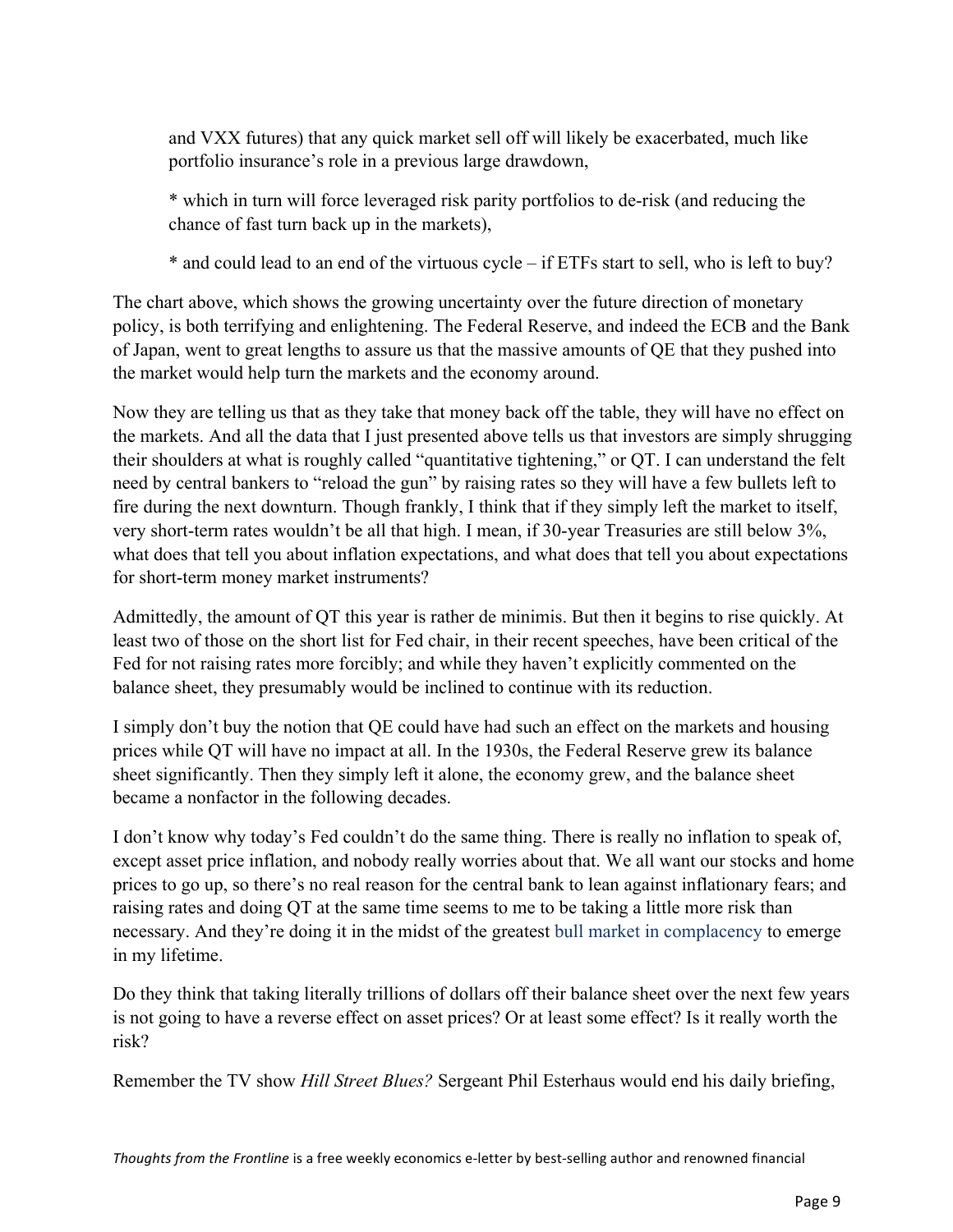as he sent the policemen out on their patrols, with the words, "Let's be careful out there."



#### **San Francisco, Denver, Lugano, and Hong Kong**

[I will be going this week to San Francisco \(technically, to Marin County\) to visit the Buck](https://www.buckinstitute.org/) Institute, which is the premier aging research center in the world. I have been invited join their Buck Ambassadors Council, which will afford me the privilege of receiving once or twice yearly updates on where antiaging research is going. I will give you a report when I return. Then on November 7 I will be speaking to the Denver CFA Society. A week later I will fly to Lugano, Switzerland, for a presentation to a conference – and I'll try not to push myself quite so hard on this next trip across the Pond. I will also be in Hong Kong for the Bank of America Merrill Lynch conference in early January.

I will admit to being pretty pumped about the next two days of meetings at the Buck Institute. My host, Lou Gerken (famous local venture capitalist), decided to throw a small pre-meeting dinner for me on Sunday night. We thought eight people would be about the right number. Turns out we are now up to 21, and counting. I'm particularly excited about meeting Aubrey de Grey, whom I have talked with over the years but never met. He is probably the first person I read and then listened to who really began to make me understand the potential for solving the riddles of aging – in what may now be my own lifetime.

I remember talking with Dr. Mike West, CEO of BioTime, about 15 years ago. Like Aubrey, he is aggressively focused on figuring out how to turn back the clock on aging. Fifteen years ago he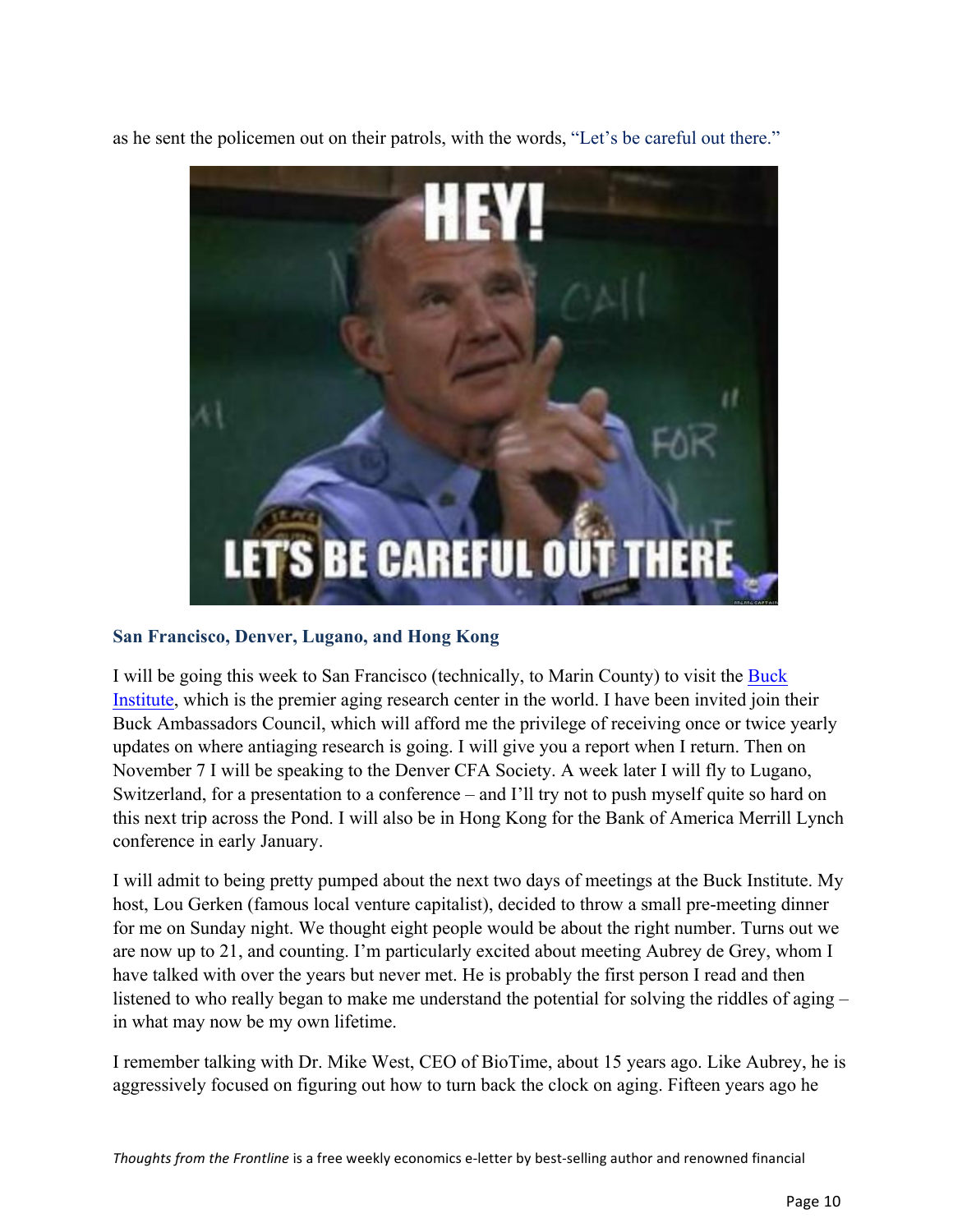thought we would be able to do it within 40 years – so sometime in the mid-2040s. Now? He thinks the early 2030s is a given and maybe we'll get there in the late-2020s. The speed at which the research is piling up and accelerating is simply staggering. Part of that gathering momentum is simply faster computers and artificial intelligence, and part of it is some remarkably good fortune and amazing discoveries.

Eric Verdin and his team at the Buck are literally at the center of the spiderweb of antiaging research in the world. If memory serves, the institute has some 250+ scientists across many disciplines doing research on a wide variety of topics. They freely share their findings with scientists all over the world. Since the institute opened in 1999, they have published over 660 papers. They are working on every aspect of aging, working to find ways not only to prevent some of aging's effects but maybe also to cure them.

The two-day program I'll attend is literally packed with researchers who will do TED-type talks on what they're finding. Your humble analyst will be talking about some of the sociological and economic issues surrounding aging. And serendipitously, my great friend and doctor, Dr. Mike Roizen, will be presenting on how the Cleveland Clinic is helping its staff to get younger – until, as he says, the Buck can take over and do the rest. And with the glaring exception of myself, the presenters are all a who's who of aging research. As you can tell, I am pumped, because this is one of those topics that I find myself really intrigued by and immersed in.

It is time to hit the send button. The gym is calling, and there are weights that need to be pushed, pulled, shrugged, and lifted. I've been training with The Beast for over two years now. We do a lot of work on my shoulders and around the neck area. My neck is literally 1.5 inches bigger now than it was 15 years ago, when I hardly ever did anything in the gym that focused on that part of the body. One of the things I'm going to have to do when I'm in Hong Kong is go to a local tailor and get a bunch of new dress shirts so that I can actually comfortably wear a shirt and tie. Not a bad problem to have, all in all. Have a great week!

Your wondering what will end the complacency analyst,

of Maddi

John Mauldin

# **Share Your Thoughts on This Article**

**Post a Comment** 

Send to a Friend | Print Article | View as PDF | Permissions/Reprints | Previous Article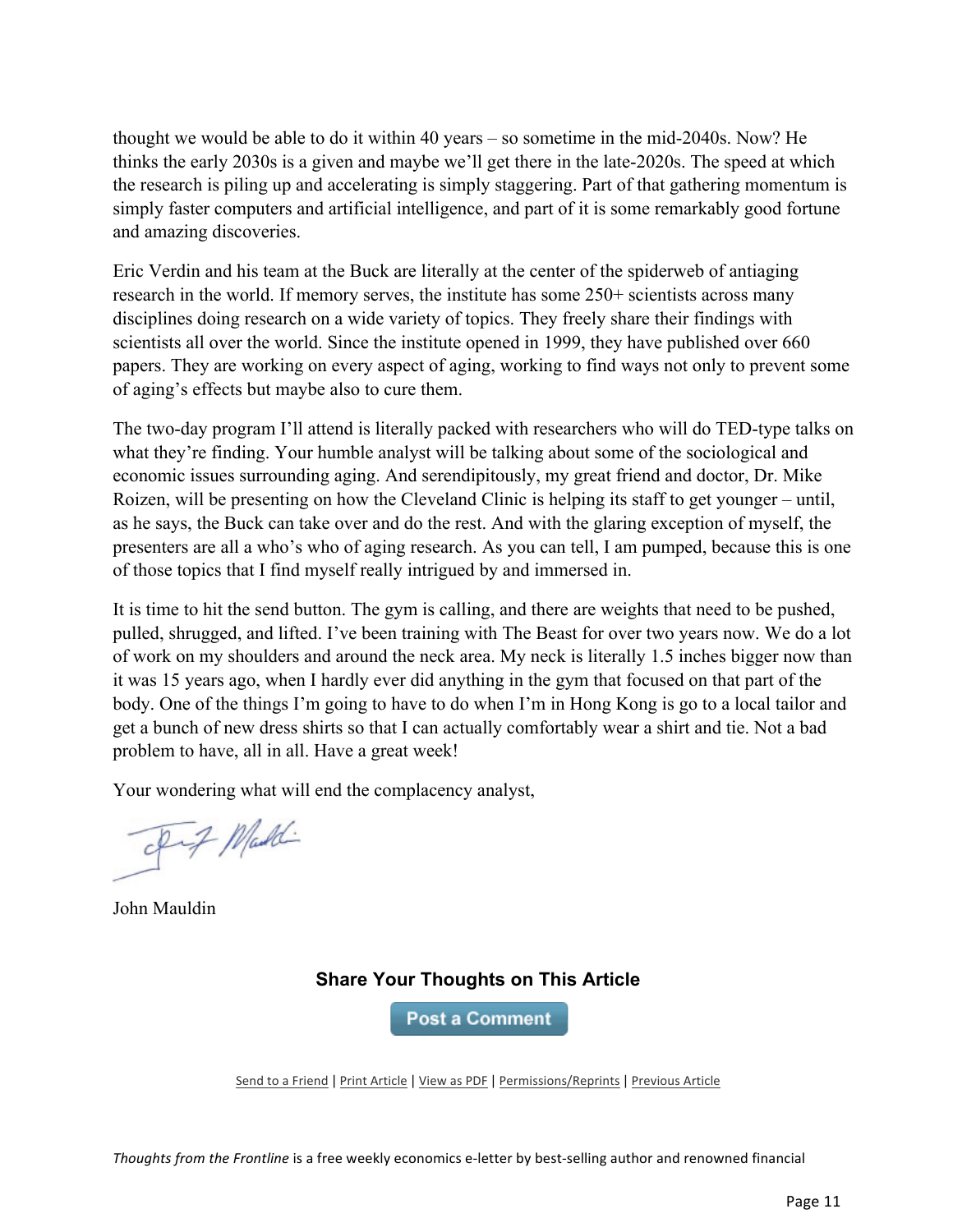*Thoughts From the Frontline* is a free weekly economic e-letter by best-selling author and renowned financial expert, John Mauldin. You can learn more and get your free subscription by visiting http://www.mauldineconomics.com.

Please write to subscribers@mauldineconomics.com to inform us of any reproductions, including when and where copy will be reproduced. You must keep the letter intact, from introduction to disclaimers. If you would like to quote brief portions only, please reference http://www.mauldineconomics.com.

To subscribe to John Mauldin's e-letter, please click here: http://www.mauldineconomics.com/subscribe/

To change your email address, please click here: http://www.mauldineconomics.com/change-address

If you would ALSO like changes applied to the Mauldin Circle e-letter, please include your old and new email address along with a note requesting the change for both e-letters and send your request to compliance@2000wave.com.

To unsubscribe, please refer to the bottom of the email.

*Thoughts From the Frontline* and JohnMauldin.com is not an offering for any investment. It represents only the opinions of John Mauldin and those that he interviews. Any views expressed are provided for information purposes only and should not be construed in any way as an offer, an endorsement, or inducement to invest and is not in any way a testimony of, or associated with, Mauldin's other firms. John Mauldin is the Chairman of Mauldin Economics, LLC. He also is the President of Millennium Wave Advisors, LLC (MWA) which is an investment advisory firm registered with multiple states, President and registered representative of Millennium Wave Securities, LLC, (MWS) member FINRA, SIPC. MWS is also a Commodity Pool Operator (CPO) and a Commodity Trading Advisor (CTA) registered with the CFTC, as well as an Introducing Broker (IB) and NFA Member. Millennium Wave Investments is a dba of MWA LLC and MWS LLC. This message may contain information that is confidential or privileged and is intended only for the individual or entity named above and does not constitute an offer for or advice about any alternative investment product. Such advice can only be made when accompanied by a prospectus or similar offering document. Past performance is not indicative of future performance. Please make sure to review important disclosures at the end of each article. Mauldin companies may have a marketing relationship with products and services mentioned in this letter for a fee.

Note: Joining the Mauldin Circle is not an offering for any investment. It represents only the opinions of John Mauldin and Millennium Wave Investments. It is intended solely for investors who have registered with Millennium Wave Investments and its partners at www.MauldinCircle.com or directly related websites. The Mauldin Circle may send out material that is provided on a confidential basis, and subscribers to the Mauldin Circle are not to send this letter to anyone other than their professional investment counselors. Investors should discuss any investment with their personal investment counsel. John Mauldin is the President of Millennium Wave Advisors, LLC (MWA), which is an investment advisory firm registered with multiple states. John Mauldin is a registered representative of Millennium Wave Securities, LLC, (MWS), an FINRA registered broker-dealer. MWS is also a Commodity Pool Operator (CPO) and a Commodity Trading Advisor (CTA) registered with the CFTC, as well as an Introducing Broker (IB). Millennium Wave Investments is a dba of MWA LLC and MWS LLC. Millennium Wave Investments cooperates in the consulting on and marketing of private and non-private investment offerings with other independent firms such as Altegris Investments; Capital Management Group; Absolute Return Partners, LLP; Fynn Capital; Nicola Wealth Management; and Plexus Asset Management. Investment offerings recommended by Mauldin may pay a portion of their fees to these independent firms, who will share 1/3 of those fees with MWS and thus with Mauldin. Any views expressed herein are provided for information purposes only and should not be construed in any way as an offer, an endorsement, or inducement to invest with any CTA, fund, or program mentioned here or elsewhere. Before seeking any advisor's services or making an investment in a fund, investors must read and examine thoroughly the respective disclosure document or offering memorandum. Since these firms and Mauldin receive fees from the funds they recommend/market, they only recommend/market products with which they have been able to negotiate fee arrangements.

PAST RESULTS ARE NOT INDICATIVE OF FUTURE RESULTS. THERE IS RISK OF LOSS AS WELL AS THE OPPORTUNITY FOR GAIN WHEN INVESTING IN MANAGED FUNDS. WHEN CONSIDERING ALTERNATIVE INVESTMENTS, INCLUDING HEDGE FUNDS, YOU SHOULD CONSIDER VARIOUS RISKS INCLUDING THE FACT THAT SOME PRODUCTS: OFTEN ENGAGE IN LEVERAGING AND OTHER SPECULATIVE INVESTMENT PRACTICES THAT MAY INCREASE THE RISK OF INVESTMENT LOSS, CAN BE ILLIQUID, ARE NOT REQUIRED TO PROVIDE PERIODIC PRICING OR VALUATION INFORMATION TO INVESTORS, MAY INVOLVE COMPLEX TAX STRUCTURES AND DELAYS IN DISTRIBUTING IMPORTANT TAX INFORMATION, ARE NOT SUBJECT TO THE SAME REGULATORY REQUIREMENTS AS MUTUAL FUNDS, OFTEN CHARGE HIGH FEES, AND IN MANY CASES THE UNDERLYING INVESTMENTS ARE NOT TRANSPARENT AND ARE KNOWN ONLY TO THE INVESTMENT MANAGER. Alternative investment performance can be volatile. An investor could lose all or a substantial amount of his or her investment. Often, alternative investment fund and account managers have total

*Thoughts from the Frontline* is a free weekly economics e-letter by best-selling author and renowned financial